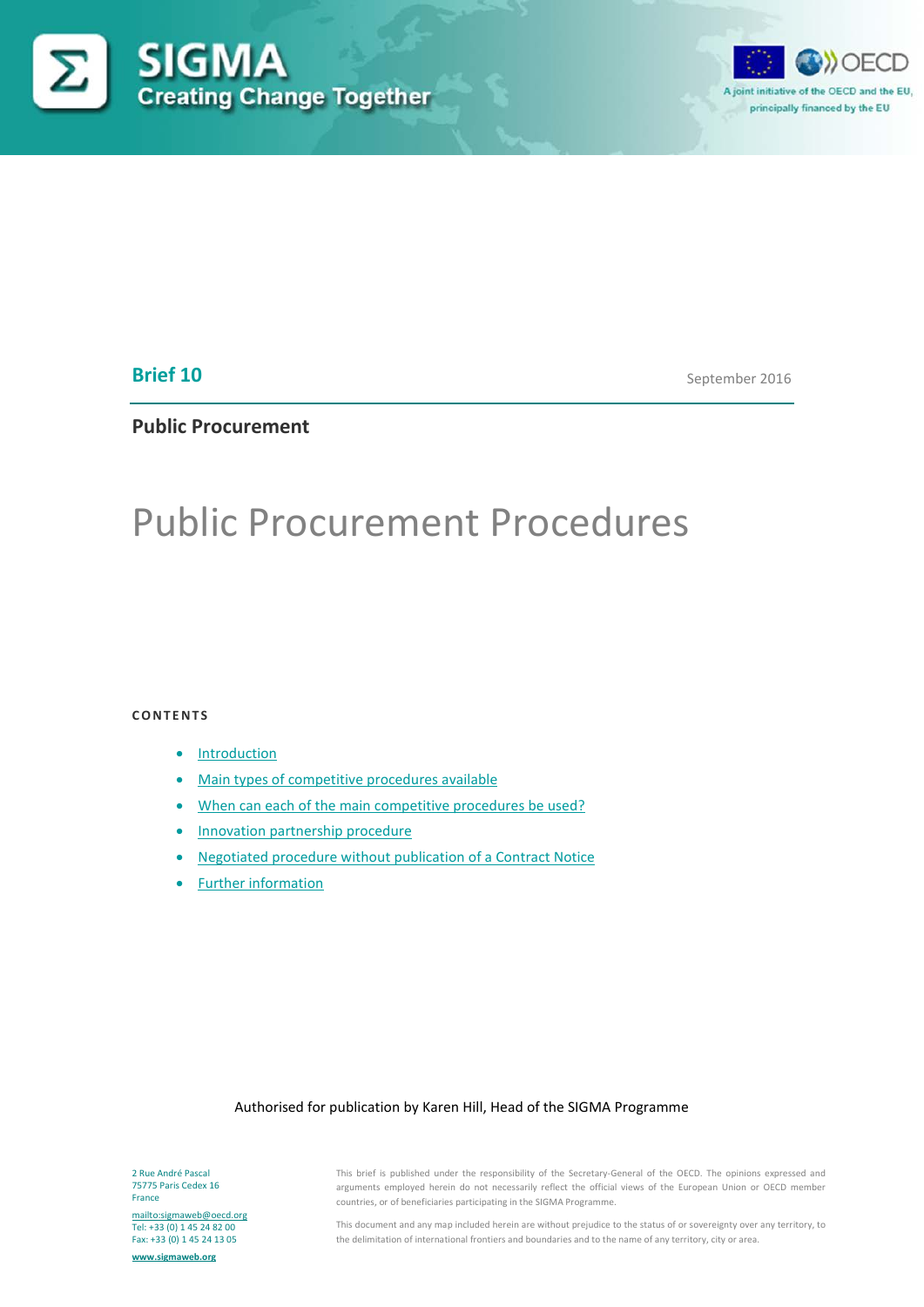## <span id="page-1-0"></span>**Introduction**

The basic presumption in public procurement is that contracts of a specified type and value will be procured by using an advertised, competitive procedure that is open, fair and transparent, ensuring equal opportunity and treatment for all candidates and tenderers. Only limited circumstances permit the use of a procedure without advertised competition.

The main competitive procurement procedures available under the Public Sector Directive (the Directive)<sup>[1](#page-1-2)</sup> are the open procedure, restricted procedure, competitive dialogue procedure, competitive procedure with negotiation, and innovation partnership procedure.

The open procedure and the restricted procedure are the preferred procedures, as they can be used without satisfying any conditions. The competitive dialogue procedure, competitive procedure with negotiation, and the innovation partnership procedure may only be used where specified conditions are satisfied. A special procedure, the design contest, is also set out in the Directive.

The Directive sets out the processes to be followed by a contracting authority when using each of the above competitive procedures. The level of detail set out in the Directive differs depending on the procedure.

The Directive also includes provisions covering procurement tools that a contracting authority may choose to use in conjunction with the competitive procedures, where permissible. These tools are framework agreements, electronic auctions, dynamic purchasing systems and electronic catalogues.

If a contracting authority wishes to award a contract without competition, using what is known as the "negotiated procedure without prior publication", it must meet the specific conditions set out in the Directive. The Court of Justice of the European Union (CJEU) has ruled that these conditions have been too narrowly interpreted and that the award of a contract without competition should only occur in exceptional circumstances.

## <span id="page-1-1"></span>**Main types of competitive procedures available**

Five main types of competitive procedures are available to contracting authorities:

- open procedure
- restricted procedure
- competitive dialogue procedure
- competitive procedure with negotiation
- innovative partnership procedure.

**Open procedure:** The open procedure is a single-stage process. A contracting authority advertises the contract opportunity and then issues full tender documents, including the specifications and contract, to all economic operators that request to participate. All procurement documents must be available by electronic means, free of charge, on the date of publication of a Contract Notice. All procurement documents must be complete and comprehensive so that economic operators will no longer need to ask for documentation; they will simply download all of the relevant documents.

Economic operators submit both selection (qualification) information and tenders at the same time in response to the contracting authority's advertised requirements. The contracting

<span id="page-1-2"></span> <sup>1</sup> Directive 2014/24/EU on public procurement and repealing Directive 2004/18/EC, 26 February 2014.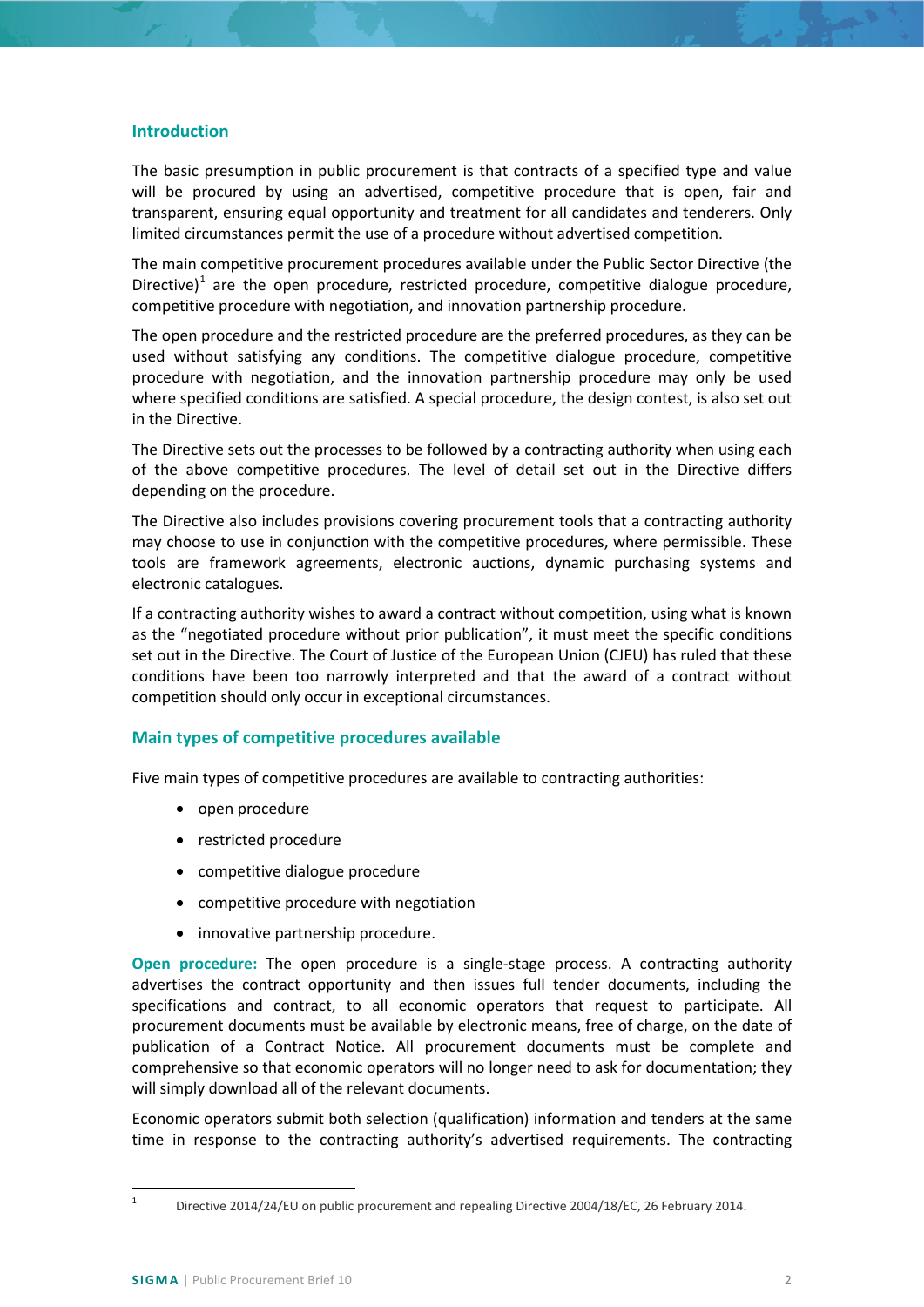authority may receive a large number of tenders; it cannot determine in advance the number of tenders that it will receive, but not all of those tenders will necessarily be considered.

Only tenders from suitably qualified economic operators that have submitted the required documents and that meet the selection criteria are considered. Tenders are evaluated on the basis of the most economically advantageous tender.

No negotiations are permitted with economic operators, although contracting authorities may clarify aspects of the tender with tenderers.

**Restricted procedure:** The restricted procedure is a two-stage process. The contracting authority advertises the contract opportunity, and economic operators submit requests to participate and then provide selection stage (pre-qualification) information, which is used by the contracting authority to establish whether the economic operators are qualified to perform the contract. The contracting authority then selects the economic operators that are to be invited to tender.

The contracting authority is permitted to limit the number of economic operators that it invites to tender and to draw up a shortlist of economic operators, which means that not all of the economic operators that qualify will necessarily be invited to tender.

The contracting authority issues the full invitation to tender, together with the specifications and contract, to the economic operators that it has selected or shortlisted. Unlike the open procedure, the restricted procedure thus allows the contracting authority to limit the number of tenders that it receives.

Tenders are evaluated on the basis of the most economically advantageous tender.

No negotiations are permitted with economic operators, although contracting authorities may clarify aspects of the tender with tenderers.

**Competitive dialogue procedure:** The competitive dialogue procedure is a two-stage process. The contracting authority advertises the contract opportunity, and after submitting requests to participate, the economic operators first submit pre-qualification and selection stage information, which is used by the contracting authority to establish whether the economic operators are qualified to perform the contract and to select the economic operators that are to be invited to tender.

The contracting authority is permitted to limit the number of economic operators that it invites to tender and to draw up a shortlist of economic operators.

The contracting authority issues the invitation to participate only to the economic operators that it has shortlisted, and it then enters into a competitive dialogue phase with those economic operators.

During the competitive dialogue phase, all aspects of the project can be discussed with the economic operators, and the number of solutions can be reduced as part of the process. Once the contracting authority is satisfied that it will receive proposals that will meet its requirements, it declares the competitive dialogue phase closed and invites the economic operators to submit their tenders.

Tenders can only be evaluated on the basis of the best price/quality ratio.

The contracting authority is permitted to negotiate with the tenderer presenting the best price/quality ratio, but only in order to confirm financial commitments or other terms in the tender, subject to safeguards.

**Competitive procedure with negotiation:** The competitive procedure with negotiation is a two-stage process. The contracting authority advertises the contract opportunity, and the economic operators first submit pre-qualification and selection stage information, which is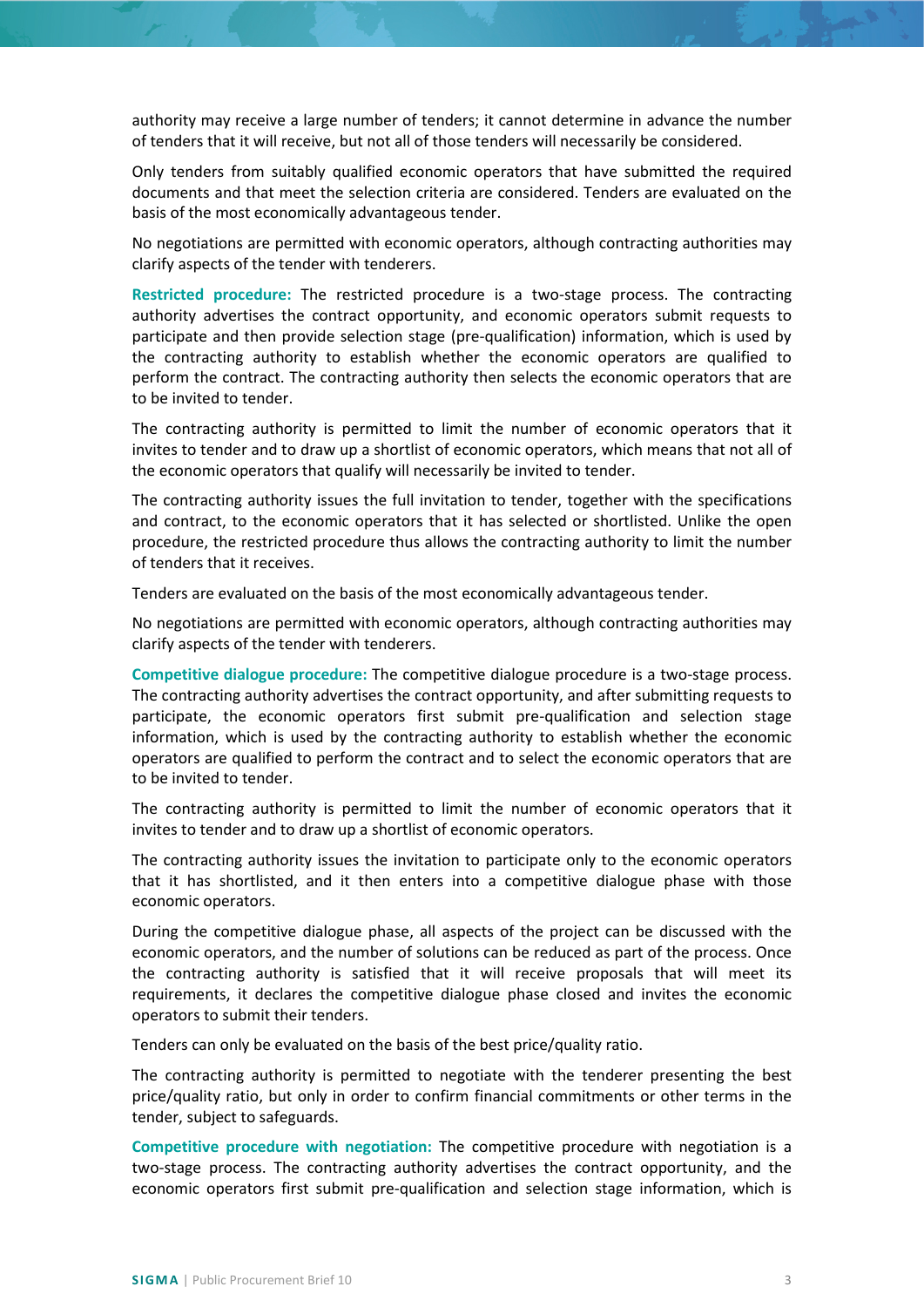used by the contracting authority to establish whether the economic operators are qualified to perform the contract. The contracting authority then selects the economic operators that are to be invited to tender.

The contracting authority is permitted to limit the number of economic operators that it invites to tender and to draw up a shortlist of economic operators.

The contracting authority issues the invitation to negotiate only to the economic operators that it has shortlisted. It receives initial proposals and then enters into negotiation with the shortlisted tenderers in respect of those proposals.

Tenders are evaluated on the basis of the most economically advantageous tender.

**Innovation partnership procedure:** The innovation partnership procedure is a new procedure introduced by the 2014 procurement reforms. It is a two-stage process and is loosely based on the procedural rules that apply to the competitive procedure with negotiation.

The contracting authority advertises the contract opportunity. The economic operators submit information, which is used by the contracting authority to establish whether the economic operators are suitable, from a qualitative perspective, to participate in the innovation partnership process.

The contracting authority is permitted to limit the number of economic operators that it invites to participate, to draw up a shortlist of economic operators, or to invite only one economic operator to participate in the innovation partnership.

The rules on the conduct of negotiation phase of the innovation partnership procedure are flexible, and the way in which the procedure is conducted can therefore vary considerably. An underlying principle is that the procedure is conducted in successive phases, which must be structured in the sequence of steps in the research and innovation process, which may include the manufacture of products, provision of services or completion of works.

During the innovation partnership, all aspects of the project can be discussed with the economic operators, and the number of solutions can be reduced as part of the process.

The contracting authority has the option of purchasing the final products, services or works that have been developed through the innovation partnership, but it is not obliged to do so.

Under this procedure, contracts can only be awarded on the basis of the best price/quality ratio.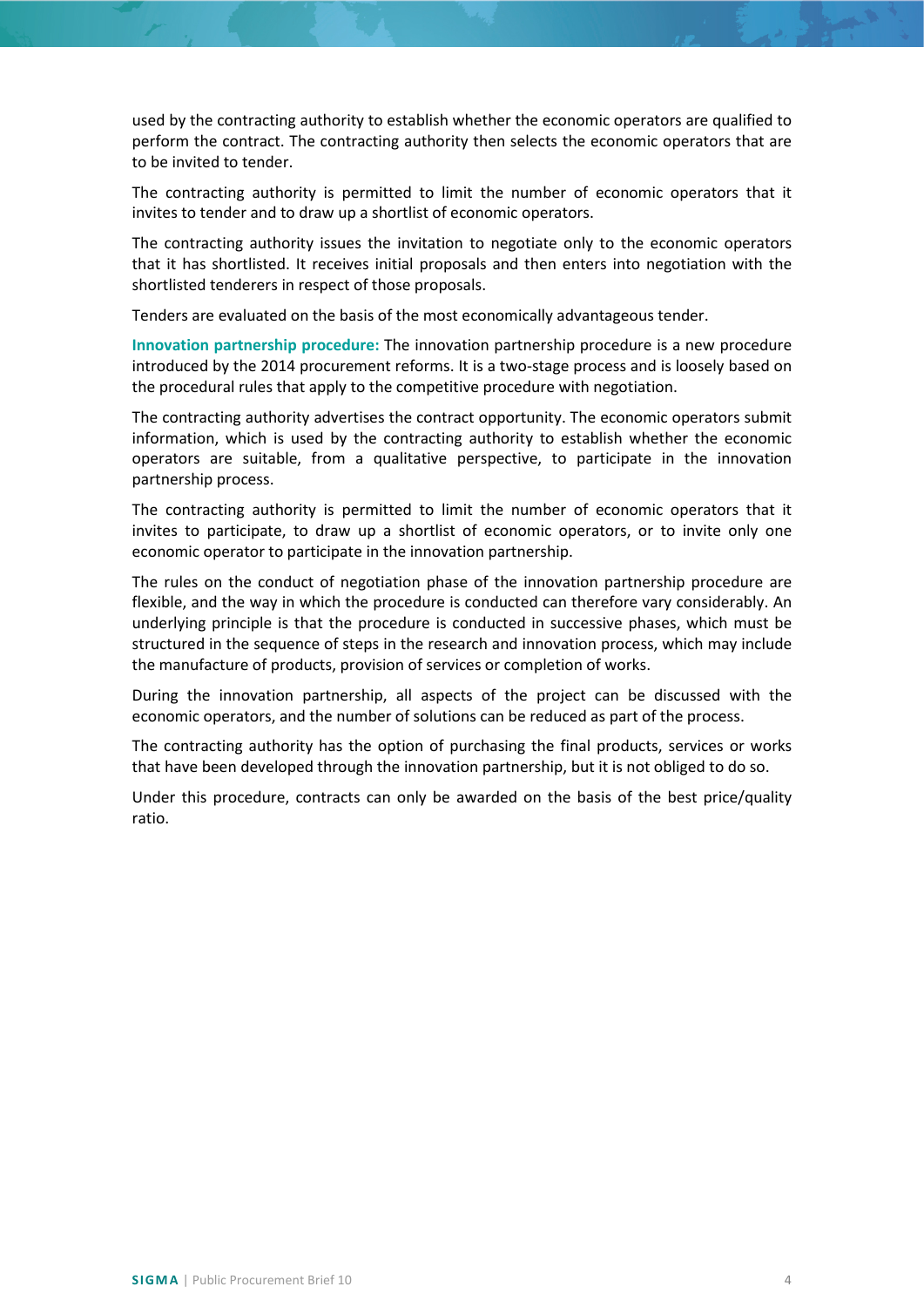Flowchart 1. The main competitive procedures (excluding the innovation partnership procedure)

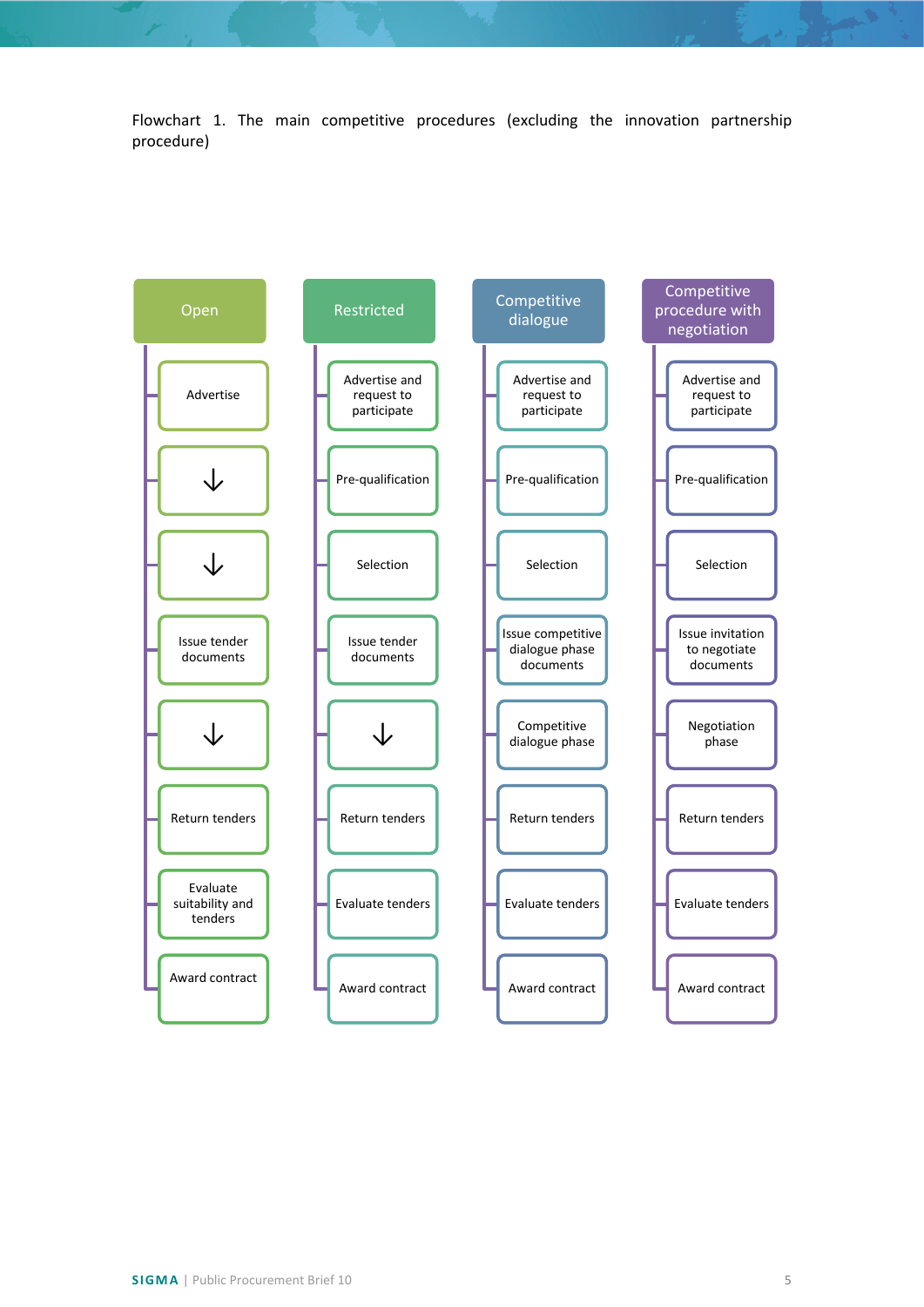**Design contest procedure:** This competitive procedure involves the use of a jury to judge the designs submitted. The outcome of the procedure may be the award of the design contract, prizes or both. There are no detailed requirements relating to the number of stages to be used, or to the process. However, there are rules about the way in which the jury is constituted and operates. This procedure can only be used for the design of public works and is commonly used in the fields of town and country planning, architecture and engineering, or data processing. The design contest that is used to acquire the plans for such financial engineering could also stipulate that the subsequent service contracts for the realisation of the engineering design would be awarded to the winner or to one of the winners of the design contest by means of a negotiated procedure without prior publication.

## <span id="page-5-0"></span>**When can each of the main competitive procedures be used?**

**Open and restricted procedures:** A contracting authority is free to choose between the open procedure and the restricted procedure. No legal conditions apply to the circumstances in which either of these two procedures may be used, and a contracting authority is not required to use one procedure in preference to the other and therefore has complete freedom of choice.

#### **Open or restricted? Choosing which procedure to use**

As part of the procurement planning process, the contracting authority should carefully consider which of the procedures is the most appropriate for the particular procurement. In the majority of cases it will be a choice between the open procedure and the restricted procedure.

For more complex procurement, the contracting authority may need to consider whether it can use the competitive dialogue procedure or the competitive procedure with negotiation. For specialised procurement, other procedures described in this section may be appropriate.

**Advantages of the open procedure:** The open procedure provides for the maximum amount of competition. It is also the most transparent procedure, as the contracting authority has no discretion in selecting a provider. The potential for corruption, where for example a particular economic operator is favoured, is lower. In general, collusion between economic operators is less likely.

The statutory time limits are also shorter under the open procedure than under the restricted procedure.

**Disadvantages of the open procedure:** The overall costs to the contracting authority when using the open procedure can be high, as it must issue full tender documents to all parties (although these costs can be significantly reduced if the documents are available electronically). The contracting authority may have to evaluate many applications if a large number of economic operators are interested, and these evaluations can be costly and timeconsuming. In addition, economic operators may be less keen to participate in an open procedure if the contract is more complex, and as a result the tender documents cannot be routinely prepared, as they require a high level of input. The cost of preparing a full tender can be a disincentive to participation where the likelihood of success is lower due to the high level of competition.

**Advantages of the restricted procedure:** By restricting the number of economic operators participating at the tender stage, the contracting authority's costs can be lower and the time spent in evaluation may be less than under the open procedure. The restriction of the number of tenderers can help to avoid unnecessary costs related to unsuitable economic operators. This restriction can also result in more interested economic operators that submit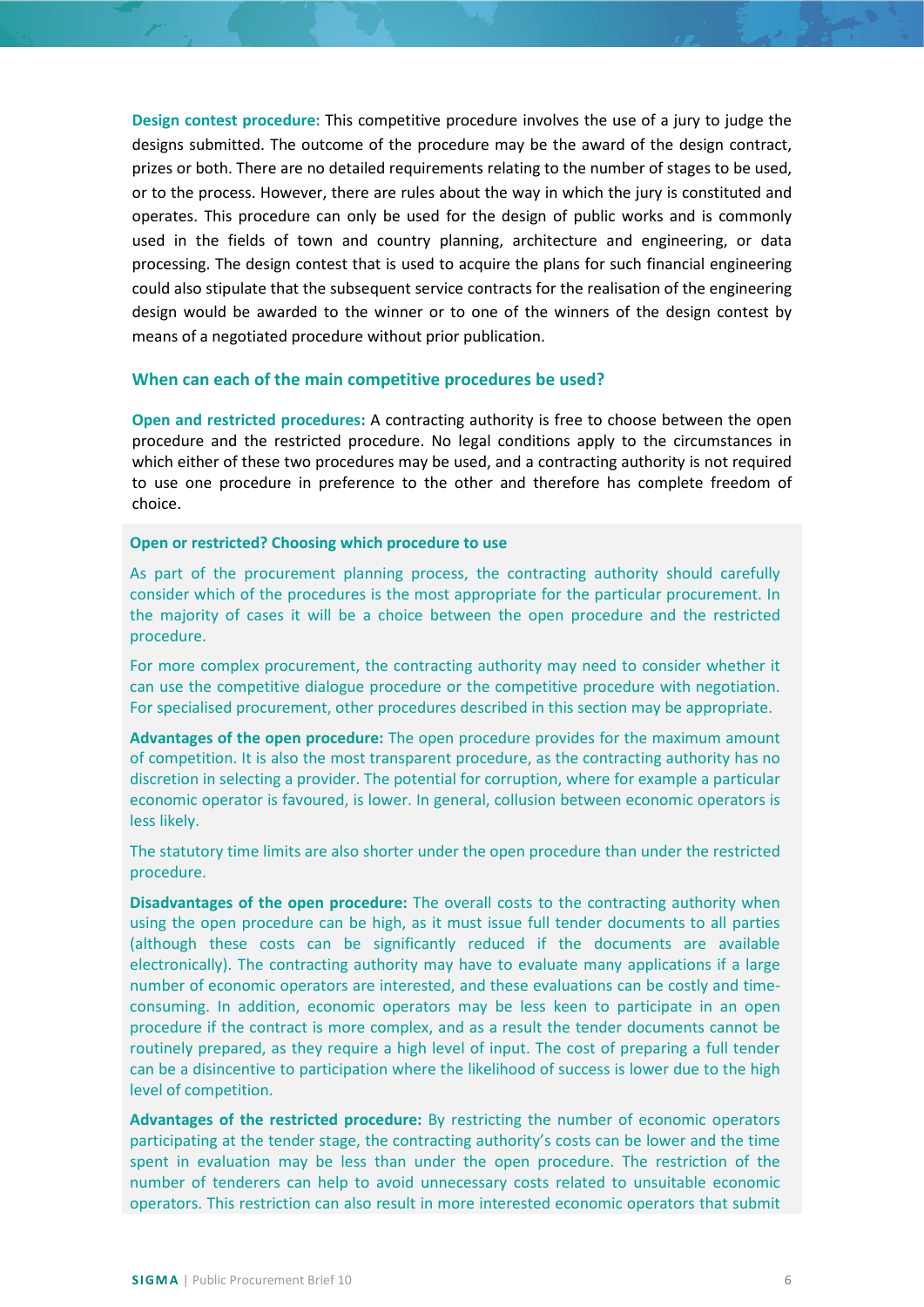better quality tenders, thereby facilitating more effective competition.

**Disadvantages of the restricted procedure:** The potential for corruption under this procedure is greater due to the increased exercise of discretion by the contracting authority, and the possibility of collusion may be higher. The statutory time limits are also longer under the restricted procedure than under the open procedure.

## **Good practice**

The open procedure is generally suitable for routine, straightforward and commodity-type purchases.

The restricted procedure can also be used for routine, straightforward and commodity-type purchases where the contracting authority is of the view that benefits will be derived from limiting the number of tenderers. The restricted procedure is particularly suited to more complex procurement and to non-routine purchasing.

In determining which procedure to use, the contracting authority needs to weigh a range of factors, including the costs of running the procedure, the benefits of full, open competition, the advantages of restricting competition, and the likely risk of corruption and/or collusion.

**Competitive dialogue procedure and competitive procedure with negotiation:** The competitive dialogue procedure and the competitive procedure with negotiation can only be used where specific conditions are met. No legal provisions in the Directive require a contracting authority to use one of these procedures in preference to the other, and the same conditions apply to both procedures.

The circumstances and conditions, which are equally applicable to works, supplies and services contracts, can be summarised as follows:

• In response to an open or a restricted procedure, only irregular and unacceptable tenders are received.

**Irregular tenders:** The Directive stipulates that "tenders which do not comply with the procurement documents, which were received late, where there is evidence of collusion or corruption, or which have been found by the contracting authority to be abnormally low, shall be considered as being irregular". This list is not exhaustive.

**Unacceptable tenders:** The Directive stipulates that "tenders submitted by tenderers that do not have the required qualifications, and tenders whose price exceeds the contracting authority's budget as determined and documented prior to the launching of the procurement procedure shall be considered as unacceptable." This list is not exhaustive.

In the case of irregular and unacceptable tenders, the contracting authority is not required to publish another Contract Notice, provided that it includes in the procedure "all of, and only, the tenderers which satisfy all the criteria [for qualitative selection] and which, during the prior open or restricted procedure, submitted tenders in accordance with the formal requirements of the procurement procedure". In that event, new economic operators are not invited to participate in the subsequent process, and there is neither an expression of interest stage nor a selection stage.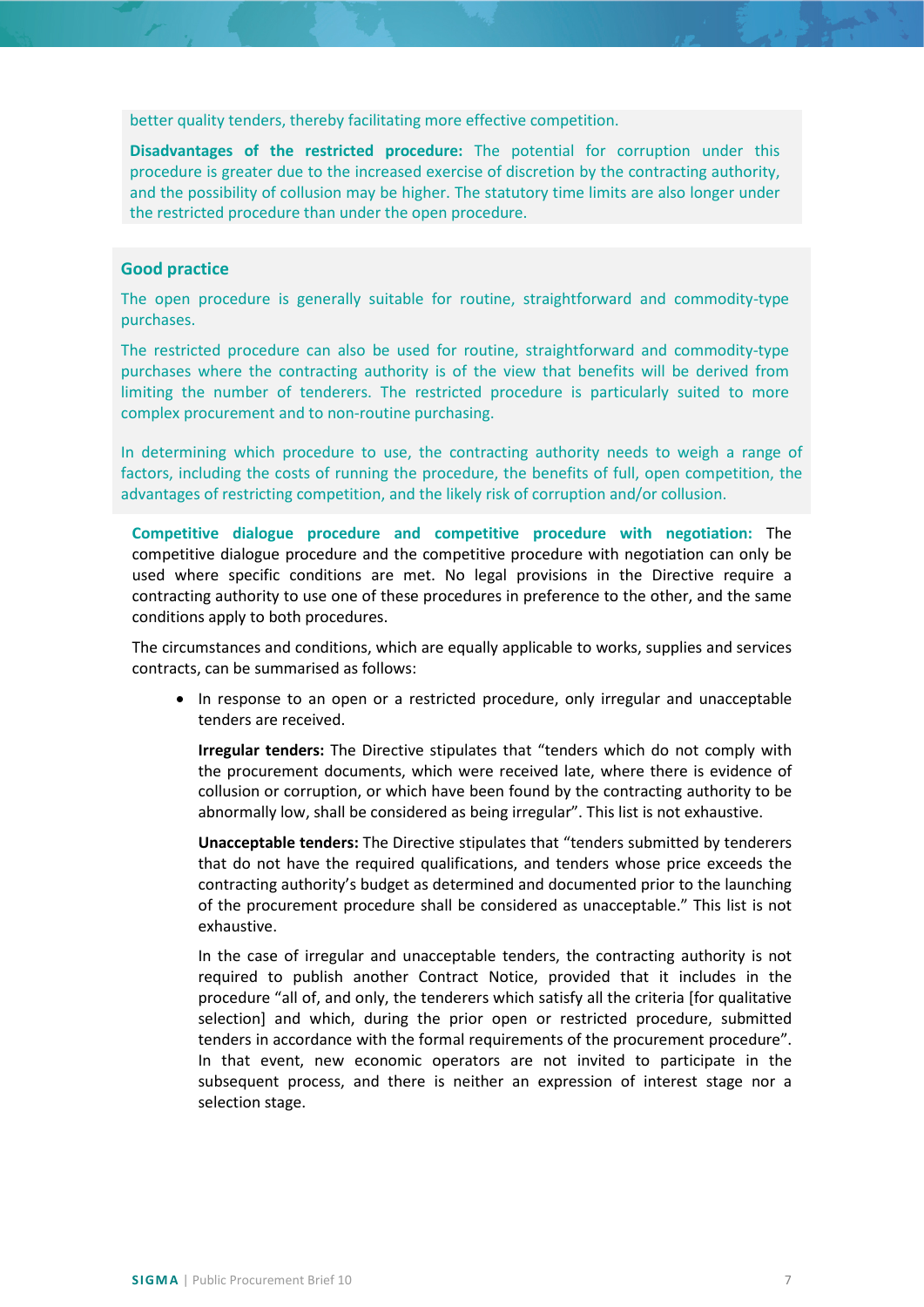#### **Example**

A contracting authority in the health sector launches a restricted procurement process for a contract to supply an x-ray machine. Four tenders are submitted and evaluated, but all four tenders include minor variations of the technical specifications, none of which are permitted.

The contracting authority decides to initiate a competitive procedure with negotiation, inviting the four economic operators that had submitted the original tenders to participate in the negotiations. The contracting authority negotiates with all of the tenderers the tenders that they initially submitted. The aim of the negotiations is to adapt the submitted tenders to the requirements that the contracting authority has set out in the Contract Notice, specifications and additional documents in order to obtain regular and acceptable tenders.

- The needs of the contracting authority cannot be met without the adaptation of readily available solutions.
- The works, supplies or services to be procured include design or innovative solutions.
- The technical specifications cannot be established with sufficient precision by the contracting authority with reference to defined standards, common technical specifications or technical references.

For works contracts, situations covered by one of more of the three bullet points above may include works that are not standard buildings or where works include design or innovative solutions. For services or supplies, relevant situations will be those that require adaptation or design efforts, which are particularly necessary in the case of complex purchases involving sophisticated products or intellectual services, such as consultancy services, architectural services, engineering services, or major information and communications technology (ICT) projects. In those cases, negotiations may be necessary to guarantee that the supplies or services in question correspond to the needs of the contracting authority. With regard to off-the-shelf services or supplies that can be provided by various operators on the market, the competitive procedure with negotiation or the competitive dialogue procedure should not be used.

#### **Example**

A local authority wishes to award a contract for the construction of a new office building in the centre of a town, where it is known that archaeological remains are likely to be found, which will need to be protected during the construction process. The local authority does not know how much risk economic operators are prepared to take in relation to the impact of protecting the archaeological remains on the cost and timing of construction. This issue will require negotiation with the economic operators

#### **Good Practice**

A project leader should be appointed to ensure co-operation between the economic operators and the contracting authority during the award procedure

• The contract cannot be awarded without prior negotiations due to specific circumstances related to the nature, complexity, or legal and financial make-up or because of the risks attached to those circumstances.

#### <span id="page-7-0"></span>**Innovation partnership procedure**

The innovation partnership procedure is a new procedure established by the Directive. It may be used in particular when a need cannot be met by purchasing products, services or works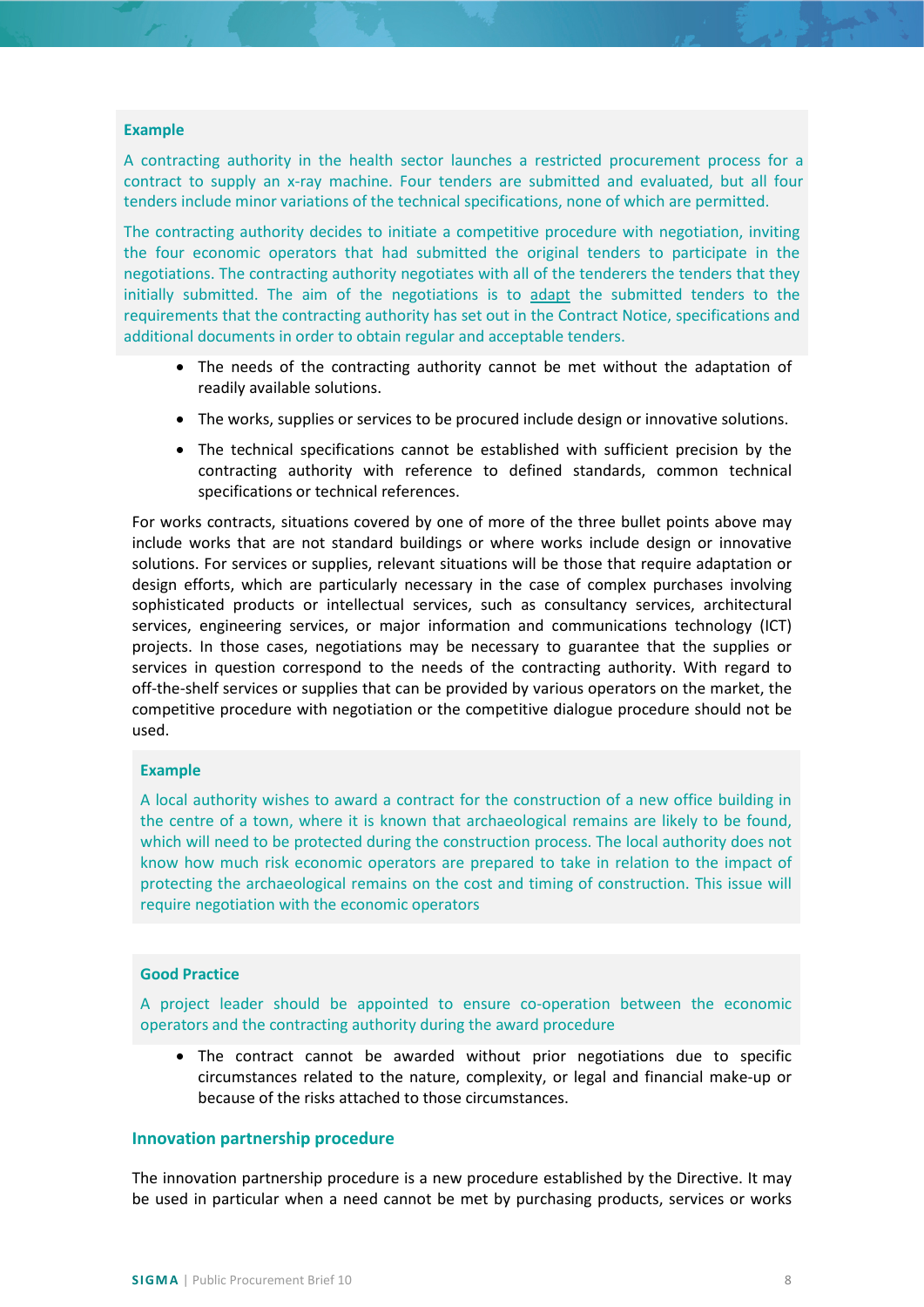that are already available on the market and, consequently, a solution involving innovation is required.

The innovation partnership is a procedure aimed explicitly at the development of innovative products, services or works and the subsequent purchase of those supplies, services or works.

In the definition of "**innovation**", reference is made to "the implementation of a new or significantly improved product, service or process, including but not limited to production, building or construction processes, a new marketing method, or a new organisational method in business practices, workplace organisation or external relations inter alia with the purpose of helping to solve societal challenges or to support the Europe 2020 Strategy for smart, sustainable and inclusive growth $^{2n}$  $^{2n}$  $^{2n}$ .

In all situations, the innovation partnership must be structured in such a way that it can provide the necessary "market pull", motivating the development of an innovative solution without foreclosing the market.

**Rules on the conduct of competitive procedures**

The Directive contains detailed rules on the conduct of competitive procedures, covering issues such as advertising, the selection process and criteria to be used, the content of tender documents, tender evaluation criteria as well as statutory timescales that apply to each of the processes.

**Statutory timescales:** The main statutory timescales relate to the following:

- the time between the publication of the Contract Notice in the *Official Journal of the European Union (OJEU)* and the closing date for receipts of requests to participate;
- the time between the dispatch of the invitation to tender and the return of tenders;
- the standstill period following a contract award decision.

Statutory timescales also apply to the provision of information to economic operators in specific circumstances.

Examples of how statutory timescales affect a procurement process are provided in the flow chart below, which is based on the restricted procedure tender process.

In certain circumstances, such as emergency situations and situations where a Prior Information Notice has been published or where the contracting authority is a sub-central authority, it is possible to reduce the statutory timescales. Such a reduction is subject to meeting a number of conditions, which are set out in the Directive. These circumstances are not included in the flow chart below.

<span id="page-8-0"></span> <sup>2</sup> *[EUROPE 2020. A European strategy for smart, sustainable and inclusive growth](http://ec.europa.eu/eu2020/pdf/COMPLET%20EN%20BARROSO%20%20%20007%20-%20Europe%202020%20-%20EN%20version.pdf)*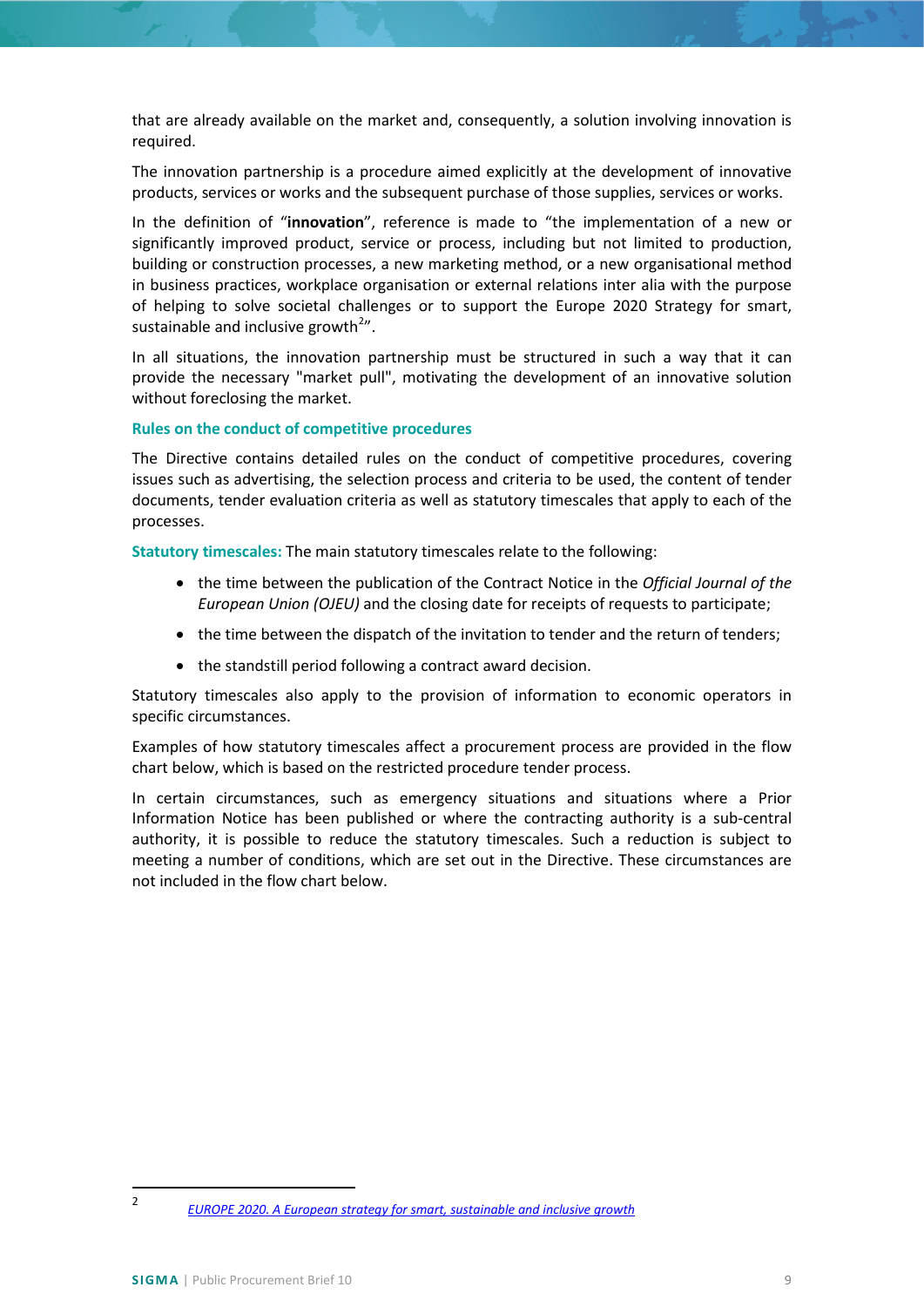#### **Restricted procedure – key statutory timescales**



#### **Utilities**

**Choice of advertising:** Utilities have a free choice between five main forms of competitive procedure: the open procedure, restricted procedure, competitive dialogue procedure, negotiated procedure with prior call for competition, and innovation partnership procedure. Utilities generally have more flexibility in terms of how they advertise.

**Conduct of the procurement process:** The provisions in the Utilities Directive<sup>[3](#page-9-1)</sup> covering the conduct of the procurement process are generally less detailed and less proscriptive than the rules applying to the public sector. For example, there is no exhaustive list of selection stage criteria, and there are provisions allowing for the time limit for receipt of tenders to be set by mutual agreement.

#### <span id="page-9-0"></span>**Negotiated procedure without publication of a Contract Notice**

Contracting authorities should start with the assumption that a competitive process with prior publication of a Contract Notice in the *OJEU* is required. Only in very limited circumstances – where a contract is of a particular type and value and is subject to the full provisions of the Directive – may a contract be awarded without prior publication of a Contract Notice and without the use of a competitive process.

**Warning!** The case law of the CJEU makes it clear that the availability of derogations from the requirement to advertise by using a Contract Notice in the *OJEU* and by running a competitive process is very narrowly interpreted. The burden is on the contracting authority to demonstrate compliance with the conditions justifying such an approach.

**What are the derogations from the obligation to publish a Contract Notice and use a competitive process?** The derogations vary according to the type of contract and the circumstances. In summary:

<span id="page-9-1"></span><sup>&</sup>lt;sup>3</sup> Directive 2014/25/EU on procurement by entities in the water, energy, transport and postal services sectors and repealing Directive 2004/17/EC, 26 February 2014.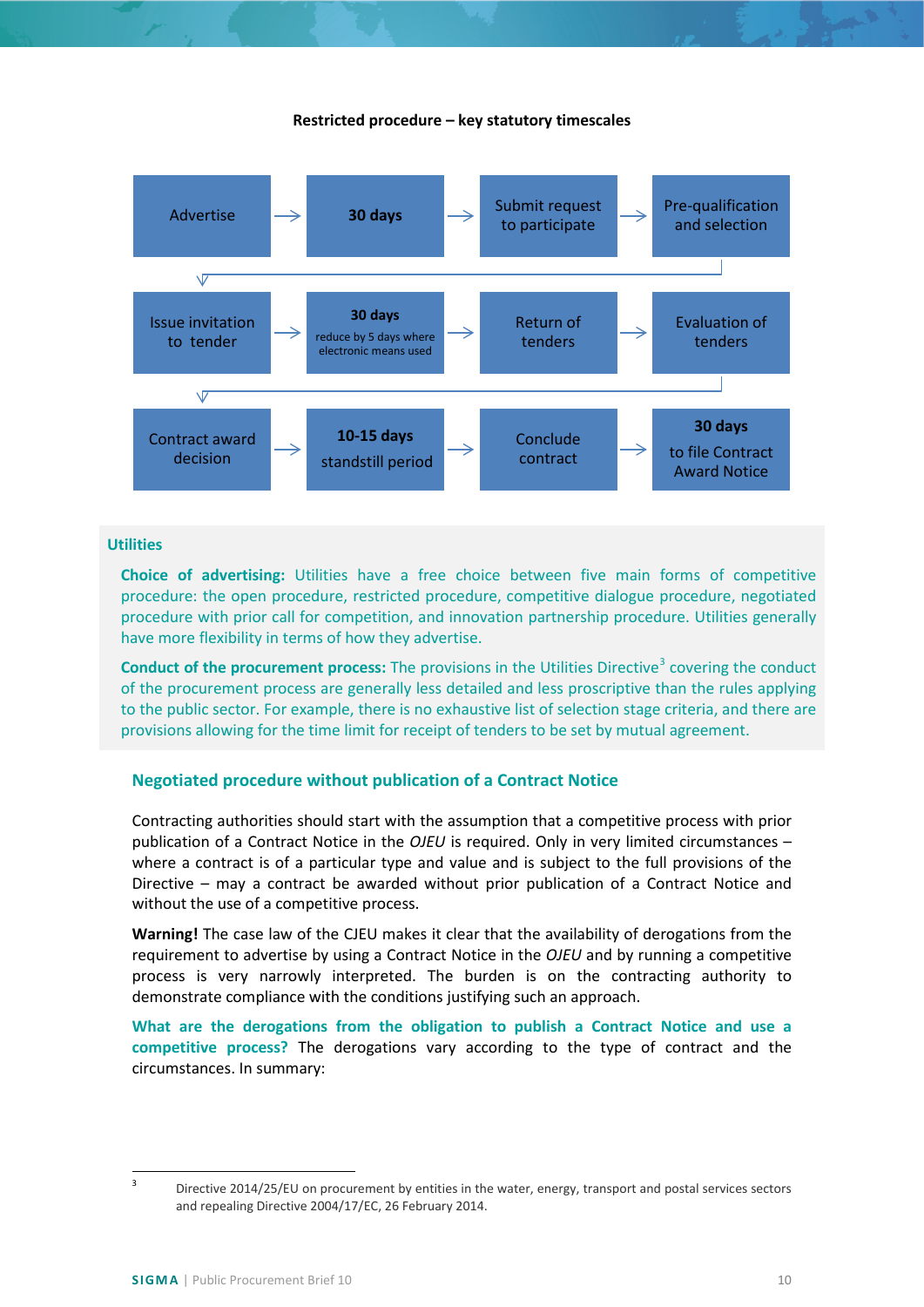#### **Derogations for public works, public supplies and public services contracts:**

- **No tenders/requests to participate or no suitable tenders/requests to participate have been received,** in response to an open procedure or a restricted procedure, provided that the conditions of the contract are not substantially altered.
	- o **Tender that is not "suitable":** The Directive provides that "a tender shall be considered not to be suitable where it is irrelevant to the contract, being manifestly incapable, without substantial changes, of meeting the contracting authority's needs and requirements as specified in the procurement documents".
	- o **Request for participation that is not "suitable":** The Directive provides that "a request for participation shall be considered not to be suitable where the economic operator concerned is to be or may be excluded pursuant to [exclusion grounds] or does not meet the selection criteria set out by the contracting authority".
	- o **Warning!** Note the difference between the concept of no "suitable" tenders or requests to participate, as in this case, and the concept of "irregular" and "unacceptable" tenders, which permit the use of the competitive dialogue procedure and the competitive procedure with negotiation.
- **Artistic or technical reasons or protection of exclusive rights:** Where "the aim of the procurement is the creation or acquisition of a unique work of art or artistic performance", where competition is absent for technical reasons or for reasons connected with "the protection of exclusive rights, including intellectual property rights", the contract can only be awarded to a particular economic operator.
	- o Exceptions for technical reasons or protection of exclusive rights only apply when:
		- no reasonable alternative or substitute exists;
		- the absence of competition is not the result of an artificial narrowing of the parameters of the procurement.
- **Extreme urgency:** Due to "events unforeseeable by the contracting authority", the time limits available for the open or restricted procedure cannot be complied with. These grounds are only to be used where it is "strictly necessary" to do so.
	- o The circumstances invoked to justify extreme urgency "shall not in any event be attributable to the contracting authority". Poor planning cannot be accepted as a justification for applying the negotiated procedure without publication of a Contract Notice.

#### **Derogations for public supplies contracts:**

- **Products manufactured for research and development purposes only:** The products involved are manufactured purely for the purpose of research, experimentation, study or development. These grounds do not apply where there is quantity production to establish commercial viability or to recover research and development costs.
- **Additional deliveries from an original supplier:** The derogation applies to "additional deliveries by the original supplier which are intended either as a partial replacement of supplies or installations or as the extension of existing supplies or installations" where: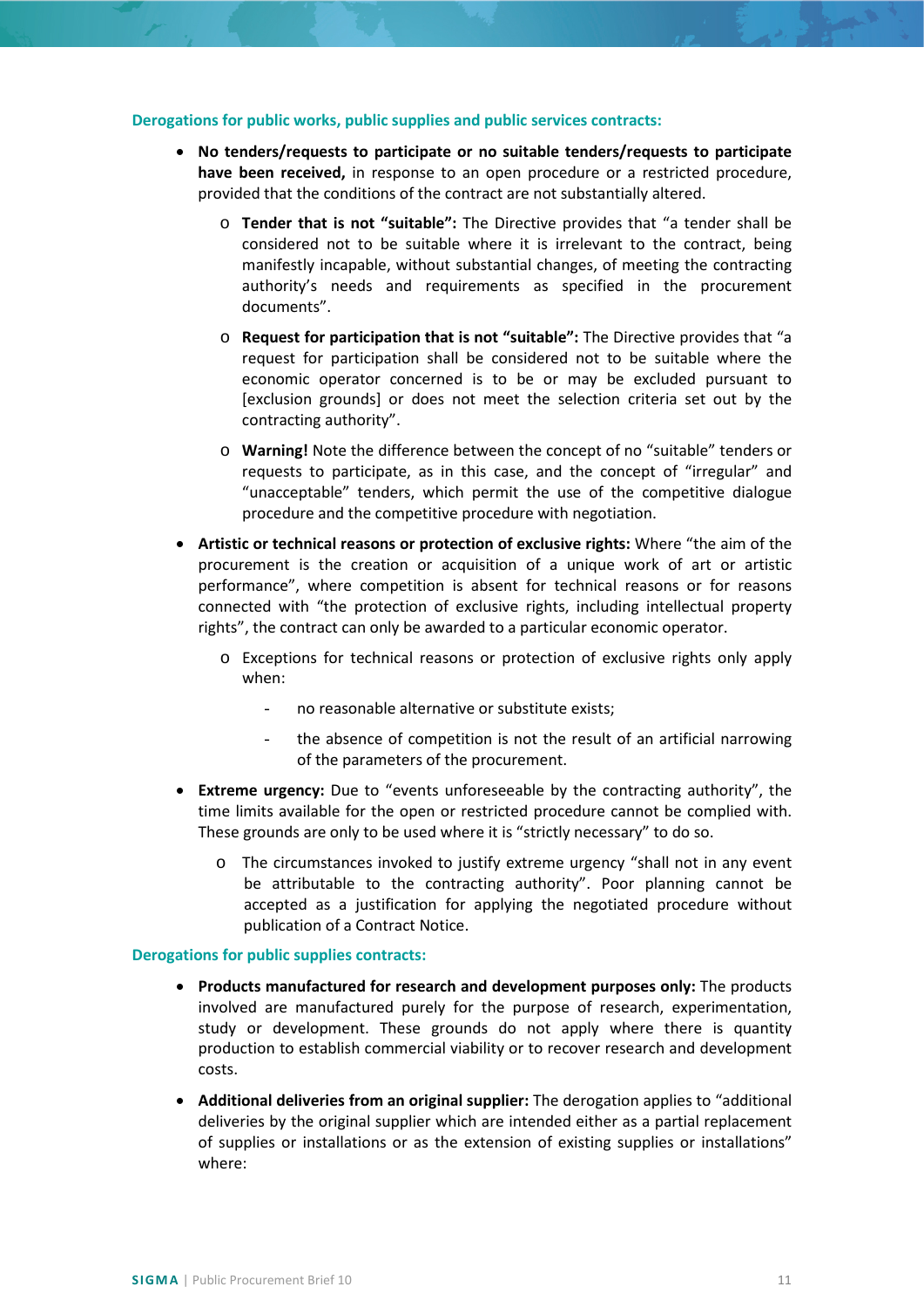- o "a change of supplier would oblige the contracting authority to acquire material having different technical characteristics which would result in incompatibility or disproportionate technical difficulties in operation and maintenance";
- o "the duration of such contracts as well as that of recurrent contracts shall not, as a general rule, exceed three years".
- Supplies quoted and purchased on a commodity market
- **Purchase of supplies on particularly advantageous terms:** The derogation applies to supplies that can be purchased on particularly advantageous terms from:
	- o a supplier that is winding up its business; or
	- o a liquidator in an insolvency procedure, an arrangement with creditors, or a similar procedure under national laws or regulations.

## **Derogations for public services contracts:**

• **Following a design contest:** The derogation applies where the contract concerned is to be awarded, in accordance with the rules of a design contest, to the successful candidate(s). The derogation is permitted provided that, where there are two or more successful candidates, the negotiation is undertaken with all successful candidates.

#### **Derogations for public works and public services contracts:**

• **Repetition of works or services:** The derogation applies to "new works or services consisting of the repetition of similar works or services" entrusted to the same economic operator under the original contract. It is permitted "provided that such works or services are in conformity with a basic project for which the original contract was awarded" pursuant to a procedure under which a call for competition was published. The basic project must have indicated "the extent of possible additional works or services and the conditions under which they would be awarded".

#### **Special provisions on the** modification **of contracts during their term**

The Directive clarifies when modifications to a contract during its performance are possible and indicates how to proceed with making these changes. For further information, see SIGMA Public Procurement Brief 38, *Contract Modifications.*

Taking into account the relevant case law of the CJEU, the general rule remains unchanged, namely that **a new procurement procedure is required in case of material changes to the initial contract** (or framework agreement). Such changes demonstrate the parties' intention to renegotiate the essential terms or conditions of that contract. This is the case in particular if the amended conditions would have had an influence on the outcome of the procedure, had they been part of the initial procedure.